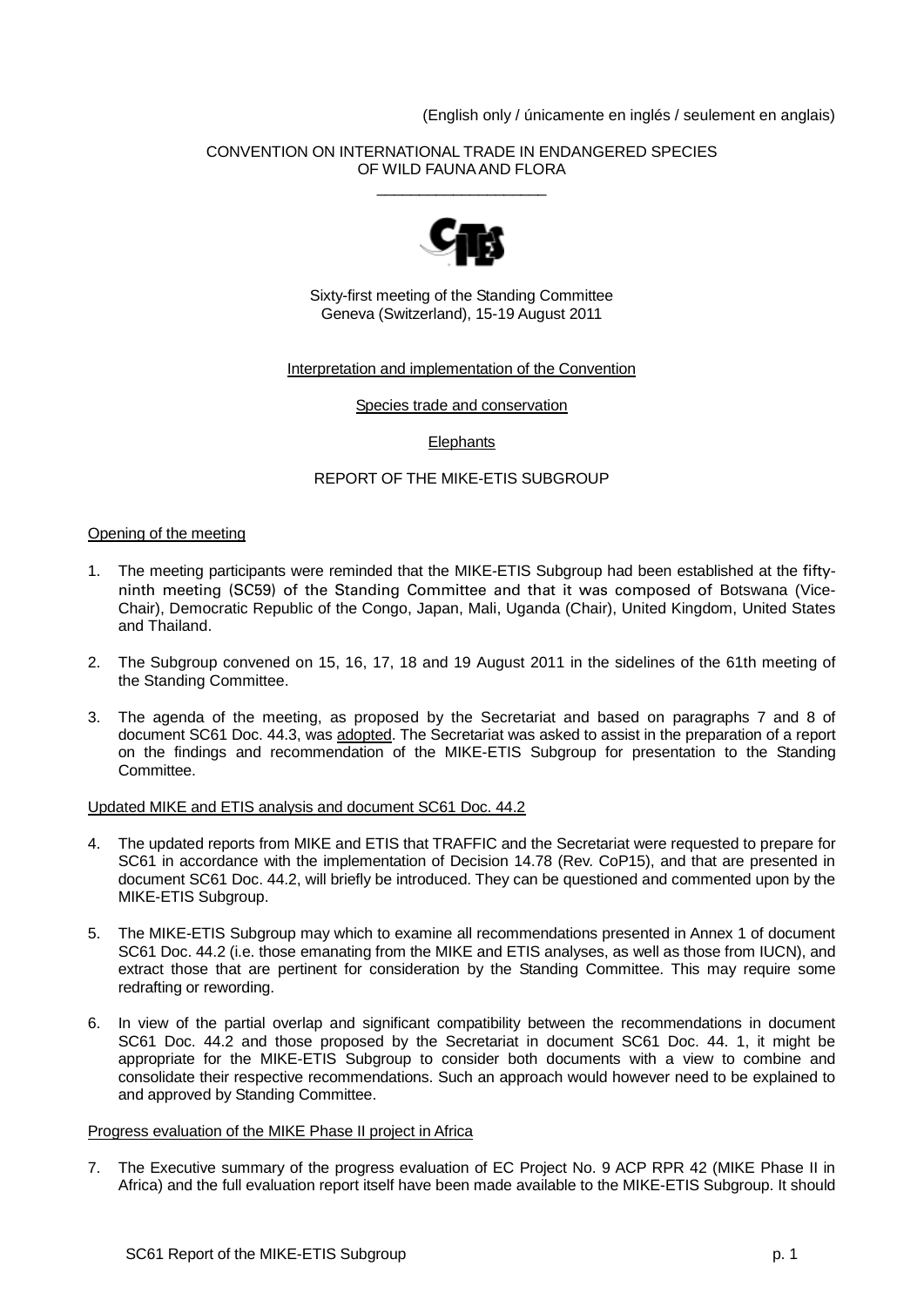be noted that the reflections concerning 'General Goals for Phase III' that are proposed in the evaluation report have been taken into consideration in the development of the MIKE Phase III concept note.

- A summary of the evaluation's main findings and recommendations is shown below:
	- *The functional structure reflected a supply-driven rather than a demand-driven process. During MIKE Phase I, the MIKE system was set up in Africa. Phase II has displayed real progress towards implementing that system and producing important results. Within the MIKE CCU, which was re-established and embedded in UNEP DELC, the critical factor was the hiring of the Data Analyst, which allowed two major achievements: the establishment of a baseline of elephant mortality in MIKE sites in 2007, and a comprehensive analysis of MIKE information for the 15th meeting of the Conference of the Parties in 2010 (CoP15). Subregionally and nationally, there has been an improvement in 'man years' in Phase II. A number of African elephant range States want to join the monitoring programme, while participating range States want to have more MIKE sites. Monitoring is moving from specific sites to wider ecosystems and there is increasingly cross-border cooperation. There is also good uptake of MIST as a preferred method for law enforcement monitoring. While the MIKE system is not perfect, information is now emerging which is appreciated at national and international level.*
	- *Concerns include the following:*
		- *While SSOs are making more national and site visits, the distribution of these visits is sometimes skewed.*
		- *Many sites are still totally dependent on donor funding, which could be considered good (as it shows that MIKE is considered valuable) or bad (illustrating lack of sustainability).*
		- *Elephant population surveys in MIKE sites should be happening more often.*
		- There are a number of long-standing concerns, stemming back from Phase I. In *particular, this concerns inter-departmental conflicts in certain elephant range States that prevent the normal functioning of MIKE, and the high rate of turnover of National and Site MIKE Officers.*
		- *Additionally, in many elephant range States law enforcement monitoring is still seen as an additional burden and has not been institutionalized as a central activity.*
		- *The bureaucracy in UNEP' may be a challenge for the CCU.*
		- *Mission creep should be cautioned against as the pressure to expand MIKE increases.*
	- *The recommendations of the review include:*
		- *To support the continuation and expansion of MIKE;*
		- to review the Terms of Reference for Subregional Support Officers, National and Site *MIKE Officers;*
		- *to review range State commitments towards the implementation of MIKE and develop protocols to implement MIKE at national and site levels;*
		- *to more programmatically link MIKE and IUCN;*
		- *to continue to promote close collaboration between MIKE and ETIS to integrate information in their reporting structures;*
		- to use subregional economic groupings in Africa (EAC, SADC, etc.) to get high-level *political awareness of and involvement in MIKE;*
		- *to prepare for bringing additional sites and African elephant range States into the MIKE programme;*
		- *to continue promoting MIST;*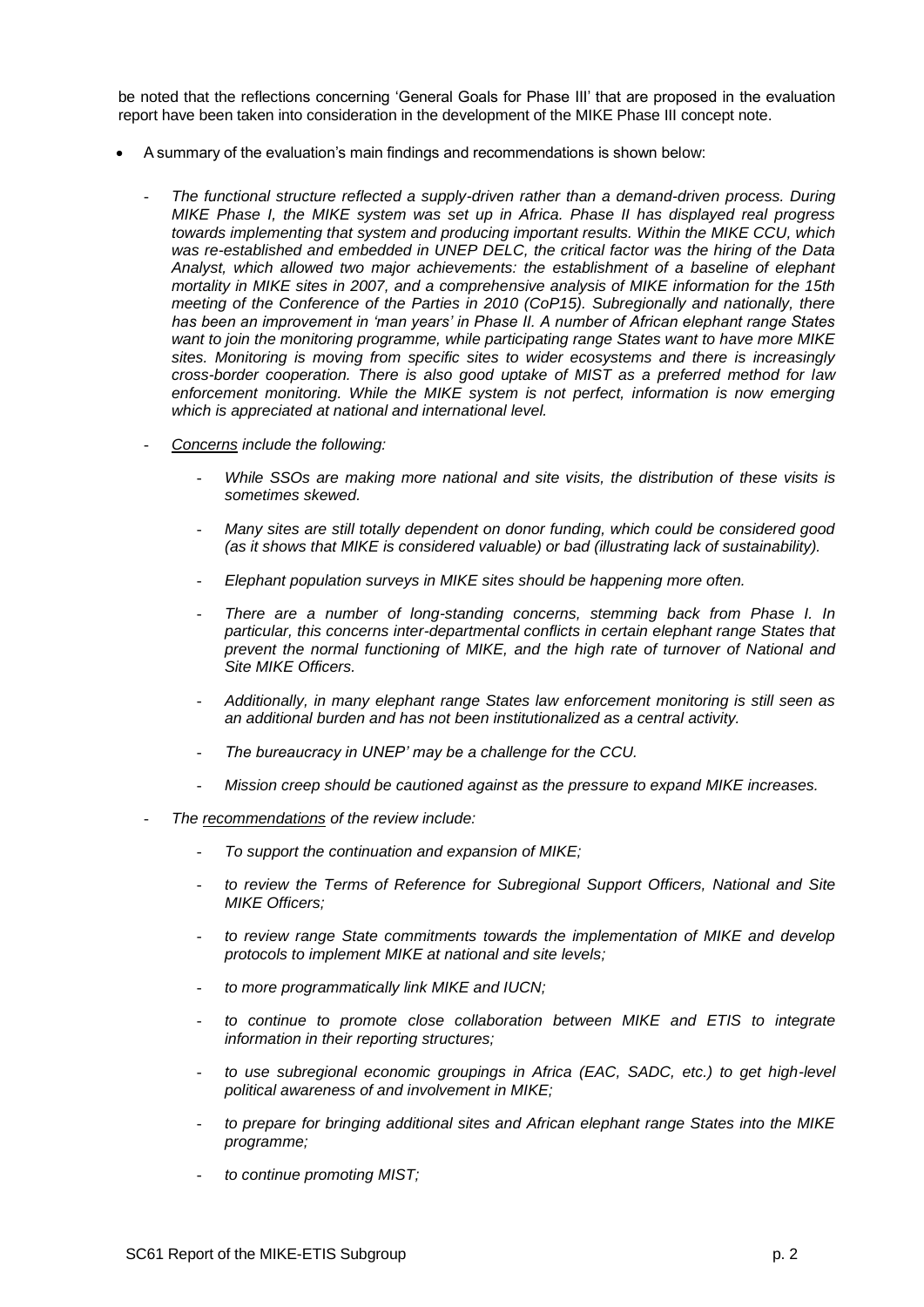- *to develop new standardized ranger curricula in training institutions across the range of African elephants;*
- *to review the composition of the TAG and bring in new members;*
- *to review the location of the CCU;*
- *to update MIKE's elephant survey standards;*
- to examine the potential of MIKE to operate as an 'early warning system';
- *to peer review the methodologies and outputs of MIKE; and*
- *to make the entire MIKE data set, along with its analysis protocols, publically available to allow external scientists to undertake additional or better analyses.*
- 8. The MIKE-ETIS Subgroup is invited to comment on the findings and recommendations of the independent progress evaluation of the MIKE Phase II project in Africa.
- 9. In view of the revision of Resolution Conf. 10.10 (Rev. CoP15), the Subgroup may wish to pay particular attention to recommendations about the operational structures of the MIKE programme in Africa (those concerning range States, MIKE National and Site Officers, the TAG, MIKE Subregional Support Units and the MIKE Central coordination Unit), the relationships of MIKE with IUCN and ETIS and the use of the information and data that is generated through the MIKE programme.

#### Fund-raising for the ETIS and MIKE programmes

- 10. The MIKE-ETIS Subgroup can examine and make recommendations to the Standing Committee as appropriate on proposals from ETIS and MIKE concerning the financial and operational sustainability of the programmes, and ongoing and planned fund-raising efforts of the ETIS and MIKE programmes.
- 11. The concept note concerning a MIKE Phase III project for Africa will be briefly introduced, and information will be provided on its current status. The efforts put into moving the MIKE programme forward in Asia will be clarified.
- 12. At its previous meeting, the MIKE-ETIS Subgroup received financial information on the MIKE programme for Phase I (2001-2006) and Phase II (2007-2010), including expenditures under the EU Commission project on MIKE-Africa. This information was acknowledged. If deemed useful, an update could be provided to the Subgroup, for example by its next meeting in 2012 or for the 16th meeting of the Conference of the Parties.
- 13. Financial information on ETIS and information on current or planned fundraising efforts may be communicated by the ETIS Director.

#### Statement of MIKE Technical Advisory Group (May 2011)

14. At its 10th meeting (Naivasha, May 2011), the MIKE Technical Advisory Group formulated a statement regarding the elephant work of MIKE, ETIS and IUCN that is shown below.

*"The Technical Advisory Group:*

- *- Supports the work that has been done to explore the linkages between MIKE, ETIS and the IUCN/SSC elephant monitoring systems and the ivory supply chain;*
- *- Recognizes the progress made in recent workshops to identify specific opportunities for analytical, reporting, and operational engagements; and*
- *- Expresses concern that the valuable momentum towards such linked MIKE/ETIS/AAED analyses - and on-the-ground implementation of MIKE - achieved in Phase 2 will be lost if there is a hiatus in funding before Phase 3.*

*The TAG therefore recommends that the CITES Secretariat and the MIKE-ETIS Subgroup of the Standing Committee work, in consultation with the TAG, to facilitate continued data collection and the*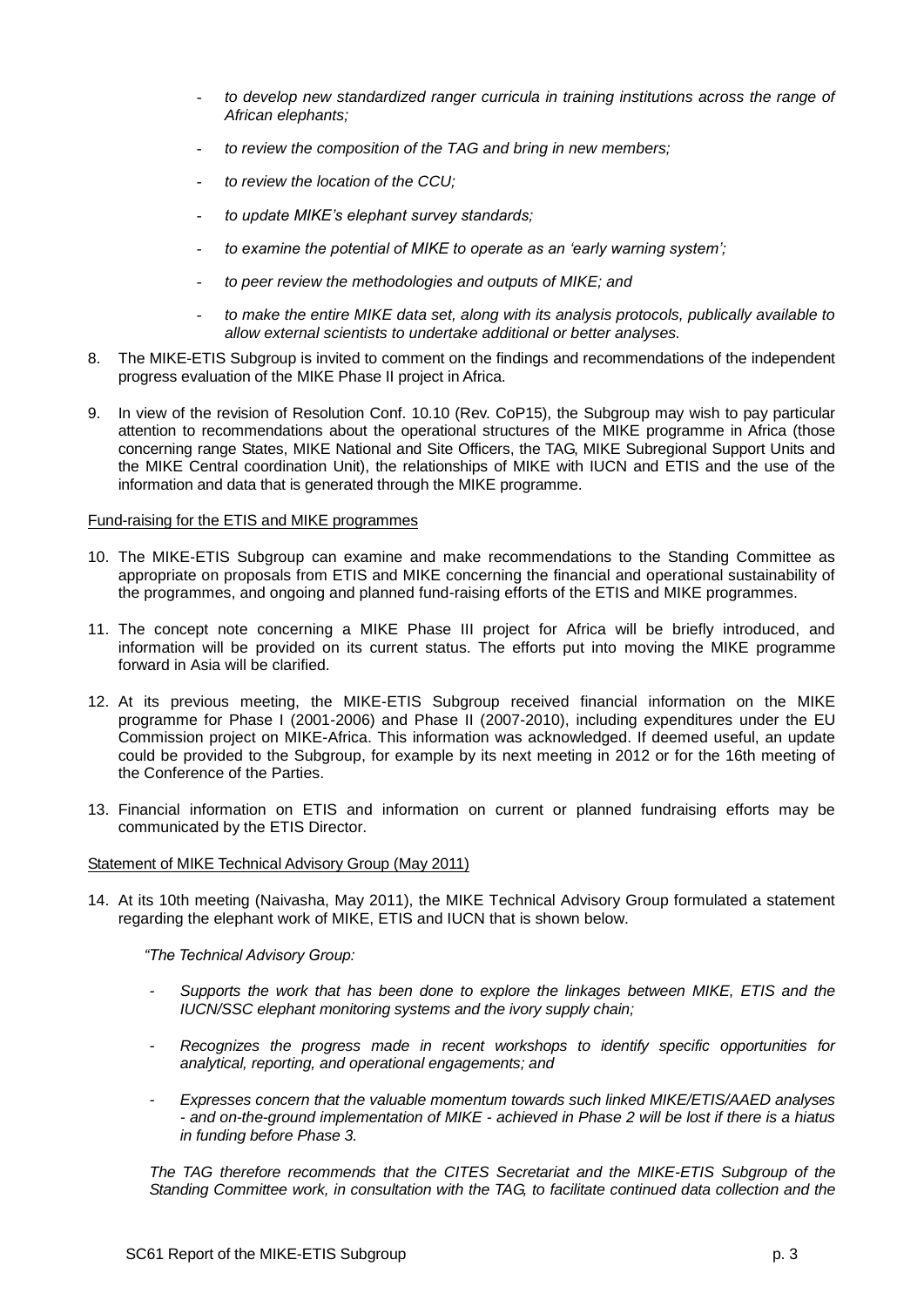*further development of linked analytical models by pursuing vigorously all funding opportunities as a matter of urgency."*

• The MIKE-ETIS Subgroup may wish to respond to the concerns expressed in the statement, or suggest relevant actions to be undertaken by the Standing Committee, the Secretariat, the TAG, TRAFFIC or IUCN.

## **Examine matters proposed by MIKE and ETIS**

- 15. The Secretariat will outline the arrangements for the further implementation of MIKE Phase II in Africa, which involves some changes in the personnel status in the MIKE Central Coordination Unit but not in the performance or capacities of the CCU.
- 16. As provided in the Terms of Reference of the MIKE-ETIS Subgroup, the MIKE Coordinator or ETIS Director may wish to comment on the participation of elephant range States and Parties in the implementation of ETIS and MIKE.

## Oversight of the Technical Advisory Group (TAG)

- 17. The MIKE-ETIS Subgroup can evaluate and comment upon the technical and scientific oversight provided to ETIS and MIKE through the Technical Advisory Group (TAG).
- 18. For this purpose, it is proposed that the following items are briefly introduced to the MIKE-ETIS Subgroup:
	- *Outcomes of the recent regular TAG meetings (TAG9 in December 2010 and TAG10 in May 2011)*
	- *Results of the workshop 'Assessing factors influencing illegal killing of elephants and illegal trade in ivory in support of the development of analytical frameworks for MIKE and ETIS' (December 2010)*
	- *Results of the workshop 'Elephants and the trade in elephant specimens: a review of existing analytical and reporting systems and recommendations for a way forward' (May 2011)*
- 19. The MIKE-ETIS Subgroup can make recommendations concerning the items that were presented.

## Implementation of Decision 15.74: revision of Resolution Conf. 10.10 (Rev. CoP15) on Trade in elephant specimens

- 20. Decision 15.74 calls for the Standing Committee to evaluate Resolution Conf. 10.10 (Rev. CoP15) on Trade in elephant specimens in consultation with African and Asian elephant range States and the Secretariat. The MIKE-ETIS Subgroup can contribute to the implementation of this Decision.
- 21. In document SC61 Doc. 44.5, the Secretariat recommends the following to the Standing Committee:
	- *17. The Standing Committee is invited to agree on a process and timetable for the further implementation of Decision 15.74. The Standing Committee could consider establishing a working group to lead this work, possibly by enlarging the current mandate of the MIKE-ETIS Subgroup to include the implementation of Decision 15.74.*
	- *18. The Secretariat remains at the disposal of the Standing Committee to assist in the actions outlined in the paragraphs above. It could be tasked with collating different suggestions for amending Resolution Conf. 10.10 (Rev. CoP15), and integrating these in a draft revision of the Resolution for consideration by the Standing Committee at its 62nd meeting.*
- 22. The MIKE-ETIS Subgroup could develop a process and timetable for the revision of the sections on MIKE and ETIS in Resolution Conf. 10.10 (Rev. CoP15), and agree on the role of the CITES Secretariat in this regard. By extension and in case the Standing Committee agrees, the same timeframe and process could be applied for the revision of the entire Resolution.

Terms of Reference of the MIKE-ETIS Subgroup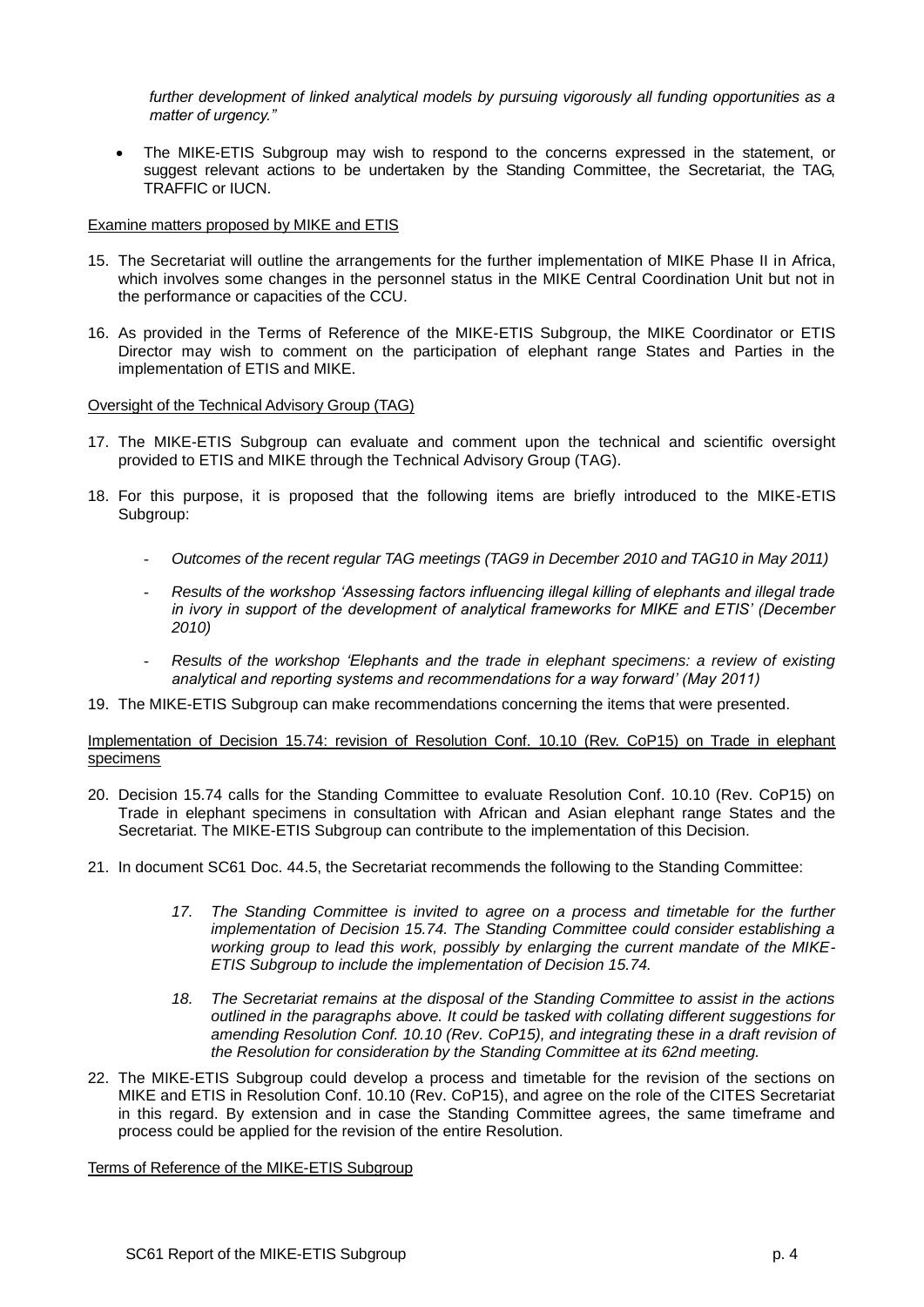- 23. The current Terms of Reference of the MIKE-ETIS Subgroup are presented in Annex 1 of document SC61 Doc.44. 3.
- 24. The MIKE-ETIS Subgroup can examine the existing Terms of Reference, inter alia regarding membership, chairmanship and quorums for holding meetings, and provide advice and formulate recommendations as appropriate for consideration by the Standing Committee. This could be undertaken as inter-sessional work.
	- *Chairmanship:* The Chair of the previous MIKE-ETIS Subgroup, Zambia, recommended the appointment of a Vice-Chair to preside over Subgroup meetings in case the Chair is absent, and to otherwise assist the Chair. This proposal was put into practice by the current MIKE-ETIS Subgroup and could be incorporated into its Terms of Reference.
	- *Composition:* The current Terms of Reference provide that "The MIKE-ETIS Subgroup will normally consist of six members of the Standing Committee: two from Anglophone Africa, one from Francophone Africa, two from Asia and one from Europe or North America." The current membership does not fully correspond to this description, with an "over-representation" of Francophone Africa and Europe/North America, and one member which is not a member of the Standing Committee but an alternate. The Subgroup may wish to reconsider the composition and size of its membership, bearing in mind that it would probably be best to keep numbers manageable, and that it might be practical to retain a certain level of flexibility.
	- *Quorums for holding meetings:* It might be advisable to determine a quorum for holding valid *meetings* of the MIKE-ETIS Subgroup.
		- In the case of the Standing Committee, Rule 22 provides that "A quorum for a meeting shall *consist of Representatives or Alternate Representatives of seven regional members or alternate regional members from at least four regions. No decision shall be taken at a meeting in the absence of a quorum."*
	- *Tasks of the MIKE-ETIS Subgroup:* The tasks of the MIKE-ETIS Subgroup are well-defined in its Terms of Reference and limited to aspects directly relating to the two elephant monitoring programmes. It might however be useful to consider adding provisions whereby the MIKE-ETIS Subgroup could be tasked by the Standing Committee to address additional elephant-related matters. An example of such an assignment is presented in document SC61 Doc. 44.5, where the Secretariat suggests that the MIKE-ETIS Subgroup assumes responsibilities in the context of the implementation of Decision 15.74 regarding the review of Resolution Conf. 10.10 (Rev. CoP15) that go beyond those strictly relating to MIKE and ETIS.
	- *Modus operandi:* The MIKE-ETIS Subgroup may wish to reflect upon the observers that participate in its meetings, and perhaps develop some clearer guidance in this regard. It seems for example important that the ETIS Director and MIKE Coordinator attend most if not all MIKE-ETIS Subgroup meetings. Another example concerns the members of the MIKE and ETIS Technical Advisory Group (TAG). Their Terms of Reference stipulate that "TAG members are encouraged to attend relevant meetings of the Standing Committee or its MIKE-ETIS Subgroup, and of the Conference of the Parties" (See Notification No. 2009/049). In practice, TAG members that happen to be attending Standing Committee Meetings have routinely been invited to take part in the MIKE-ETIS Subgroup meetings, but this is not reflected in the Subgroup's Terms of Reference.

# Any Other Business

25. The MIKE-ETIS Subgroup can agree on inter-sessional actions to be undertaken between the 61st and 62nd meetings of the Standing Committee in 2011 and 2012.

#### MIKE-ETIS SUBGROUP

1. This document has been prepared by the Secretariat.

# Introduction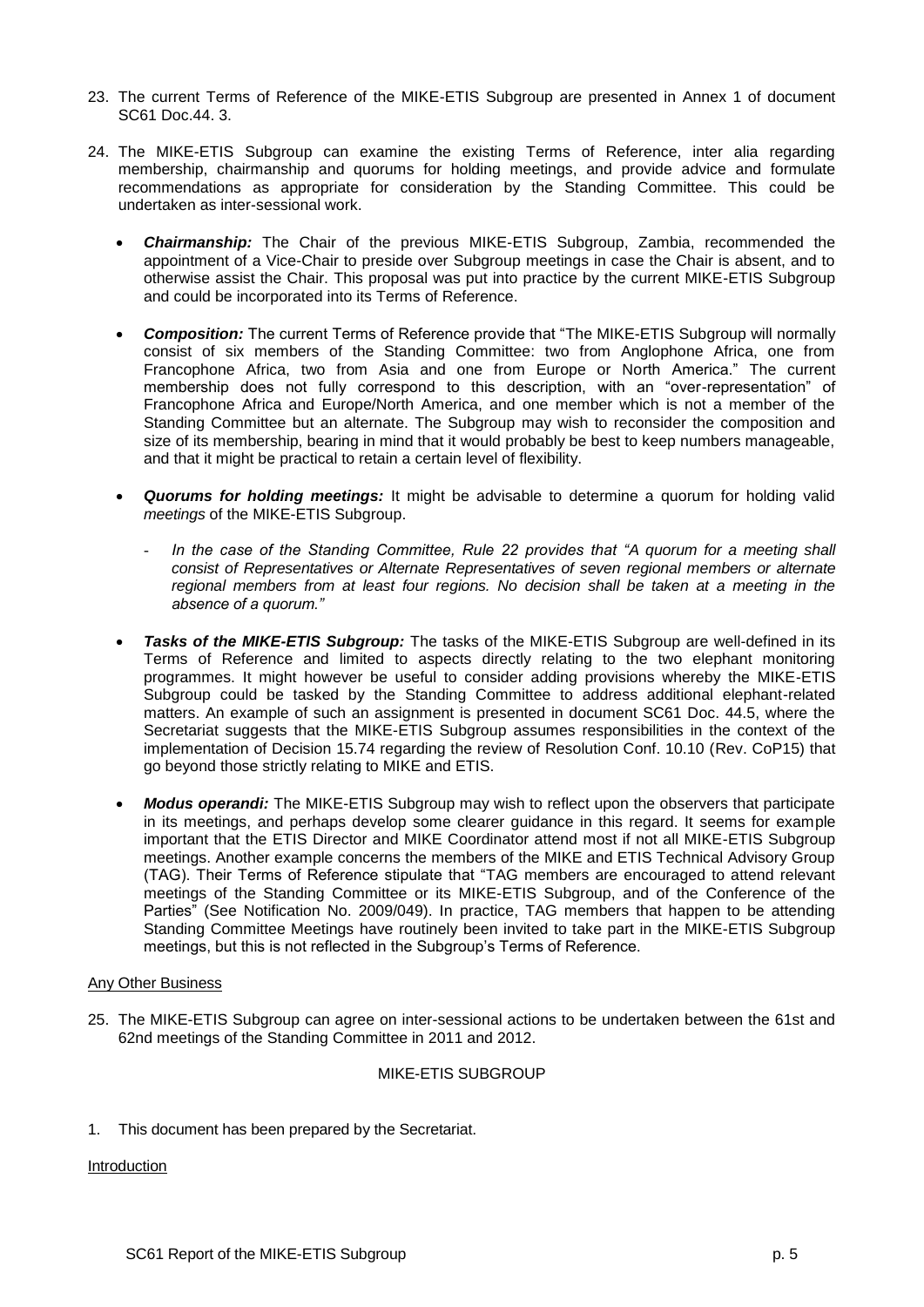- 2. Regarding monitoring of illegal hunting of and trade in elephant specimens in Resolution Conf. 10.10 (Rev. CoP15) on *Trade in elephant specimens*, the Conference of the Parties agrees that:
	- *a) the systems known as Monitoring the Illegal Killing of Elephants (MIKE) and the Elephant Trade Information System (ETIS), established under the supervision of the Standing Committee, shall continue and be expanded with the following objectives:*
		- *i*) measuring and recording levels and trends, and changes in levels and trends, of illegal *hunting and trade in ivory in elephant range States, and in trade entrepôts;*
		- *ii) assessing whether and to what extent observed trends are related to changes in the listing of elephant populations in the CITES Appendices and/or the resumption of legal international trade in ivory;*
		- *iii) establishing an information base to support the making of decisions on appropriate management, protection and enforcement needs; and*
		- *iv) building capacity in range States;*
	- *b) these monitoring systems shall be in accordance with the framework outlined in Annex 1 for Monitoring of illegal trade in ivory and other elephant specimens and in Annex 2 for Monitoring of illegal hunting in elephant range States;*
	- *c) information on illegal killing of elephants and trade in their products from other credible law enforcement and professional resource management bodies, should also be taken into consideration; and*
	- *d) technical oversight will be provided to both MIKE and ETIS through an independent technical advisory group to be established by the Secretariat.*
- 3. The Standing Committee created a subgroup at its 41st meeting (Geneva, February 1999) "to oversee, on its behalf, further development, refinement and implementation of MIKE" in the context of the implementation of the predecessor of this Resolution. At its 49th meeting (Geneva, April 2003), the Committee decided to extend the mandate of the subgroup to include ETIS, thereby reflecting amendments to the Resolution adopted at the 12th meeting of the Conference of the Parties (CoP12, Santiago, 2002). It is now referred to as the MIKE-ETIS Subgroup.

#### Composition and chairmanship

- 4. The Standing Committee reconstituted the Subgroup following the 11th, 12th, 13th, 14th and 15th meetings of the Conference of the Parties (Gigiri, 2000; Santiago, 2002; Bangkok, 2004; The Hague, 2007; Doha, 2010).
- 5. The number of members and the composition of the Subgroup have changed over time, mostly reflecting changes in the Standing Committee membership (see the table below). Members of the Subgroup have consistently been Parties that were involved in implementing the MIKE programme on the ground (i.e. elephant range States), funding part of the ETIS or MIKE programmes, or had shown particular interest in ETIS or MIKE developments. With the exception of the initial years of the MIKE programme, the Chair of the Subgroup has been chosen from amongst one of the African elephant range States in the Subgroup.
- 6. At its 60th meeting (Doha, March 2010), the Standing Committee re-established a MIKE-ETIS Subgroup composed of Botswana, the Democratic Republic of the Congo, Japan, Mali, Uganda, the United Kingdom of Great Britain and Northern Ireland, and the United States of America. However, the new Subgroup expressed concern that the Asian region was not well represented, and therefore requested the CITES Secretariat to invite Thailand to join the Subgroup. Thailand is an Asian elephant range State that participates in MIKE and ETIS, and a member of the Standing Committee in its capacity as Host Country of the 16th meeting of the Conference of the Parties. Thailand accepted this invitation in September 2010. In the same month, the Subgroup nominated a chair (Uganda) and a vice-chair (Botswana).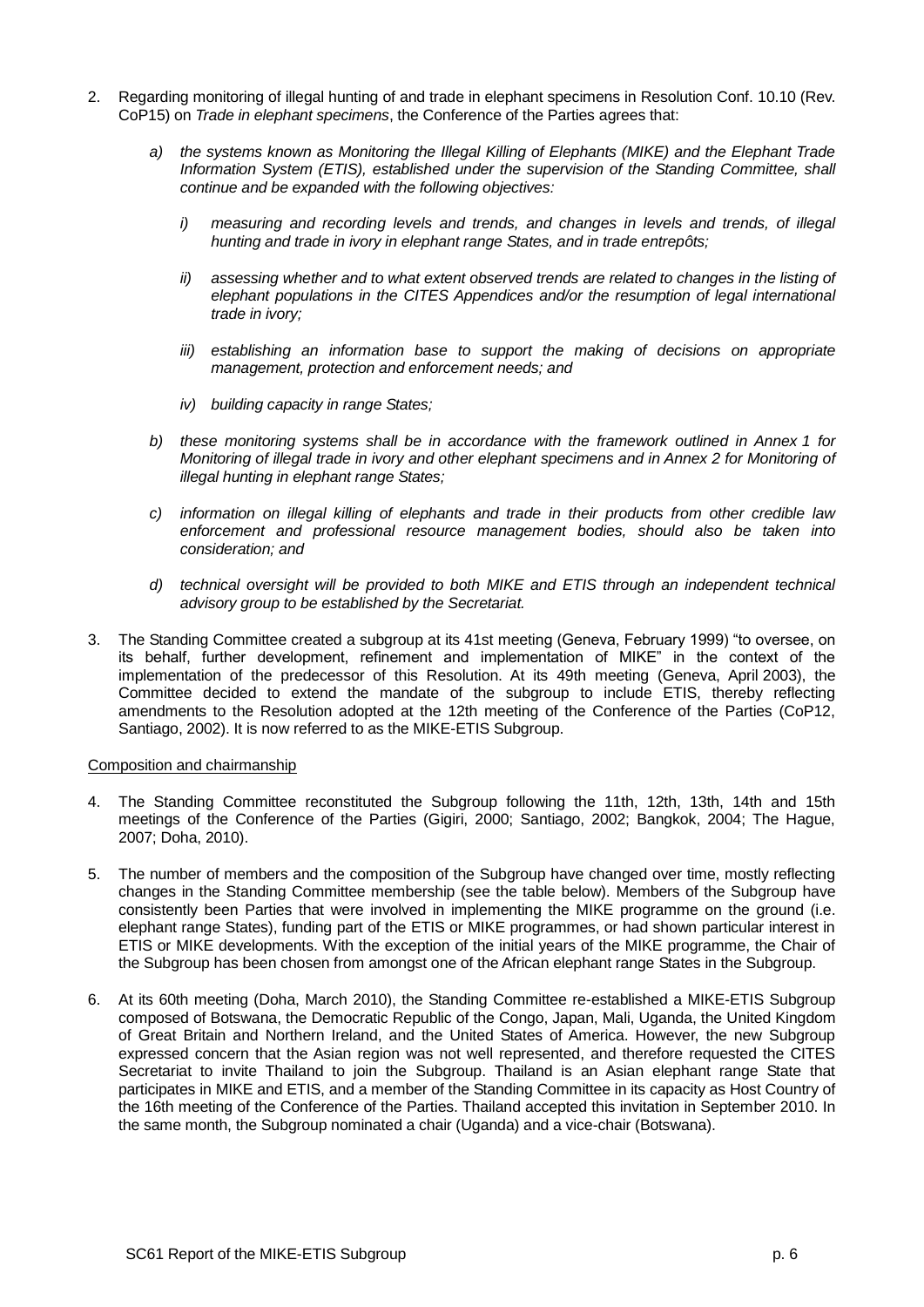## TABLE: HISTORY OF THE MIKE-ETIS SUBGROUP OF THE STANDING COMMITTEE: STANDING COMMITTEE MEETINGS WHEN (RE-)ESTABLISHED, MEMBERSHIP, CHAIRMANSHIP AND DOCUMENT REFERENCE

| CoP<br>meetings             | <b>SC</b><br>meetings      | <b>Membership of the Subgroup</b>                                                                                                                                                                                                                                                                                                                                    | <b>Document</b><br>reference                 |
|-----------------------------|----------------------------|----------------------------------------------------------------------------------------------------------------------------------------------------------------------------------------------------------------------------------------------------------------------------------------------------------------------------------------------------------------------|----------------------------------------------|
| <b>MIKE Subgroup</b>        |                            |                                                                                                                                                                                                                                                                                                                                                                      |                                              |
| CoP10<br>(1997)             | SC <sub>41</sub><br>(1999) | Burkina Faso, Saudi Arabia (Chair), South Africa,<br><b>Thailand, United States</b>                                                                                                                                                                                                                                                                                  | SC41 summary<br>report:<br>Doc. SC.42.10.2.2 |
| CoP <sub>11</sub><br>(2000) | <b>SC45</b><br>(2001)      | Burkina Faso (representative of Francophone Africa),<br>Cameroon (alternate representative of Francophone<br>Africa), Kenya (alternate representative of Anglophone<br>Africa), Saudi Arabia (representative of Asia), South<br>Africa (Chair), United Republic of Tanzania<br>(representative of Anglophone Africa), Thailand<br>(alternate representative of Asia) | SC45 Doc. 22                                 |
| MIKE-ETIS Subgroup          |                            |                                                                                                                                                                                                                                                                                                                                                                      |                                              |
| CoP <sub>12</sub><br>(2002) | <b>SC49</b><br>(2003)      | Cameroon, China, Malaysia, South Africa (Chair),<br>United Republic of Tanzania, United States                                                                                                                                                                                                                                                                       | SC49 summary<br>report (Rev. 1)              |
| CoP <sub>13</sub><br>(2004) | SC <sub>53</sub><br>(2005) | Cameroon, China, Germany, Kenya (Chair), Malaysia,<br>Zambia                                                                                                                                                                                                                                                                                                         | SC53 Doc. 20.2                               |
| CoP <sub>14</sub><br>(2007) | <b>SC57</b><br>(2008)      | China, Japan, Kenya, United Kingdom, United States,<br>Thailand, Zambia (Chair)                                                                                                                                                                                                                                                                                      | SC57 Com. 5                                  |
| CoP15<br>(2010)             | <b>SC60</b><br>(2010)      | Botswana (Vice-Chair), Democratic Republic of the<br>Congo, Japan, Mali, Uganda (Chair), United Kingdom,<br>United States, Thailand                                                                                                                                                                                                                                  | SC60 summary<br>record                       |

- 7. Based on the existing Terms of Reference of the MIKE-ETIS Subgroup (see Annex 1) and the outcomes of the latest meeting of the MIKE-ETIS Subgroup held in the sidelines of CoP15 (see Annex 2), the MIKE Central Coordination Unit of the CITES Secretariat (MIKE CCU) proposes that the MIKE-ETIS Subgroup adopts and implements the following working programme:
	- a) Review and update the existing Terms of Reference of the MIKE-ETIS Subgroup, *inter alia* regarding membership, chairmanship and quorums for holding meetings, and provide advice and formulate recommendations as appropriate for consideration by the Standing Committee.
	- b) Examine and make recommendations to the Standing Committee as appropriate on proposals from ETIS and MIKE concerning:
		- the financial and operational sustainability of the programmes, and ongoing and planned fundraising efforts of the ETIS and MIKE programmes;
		- the participation of elephant range States and Parties in the implementation of ETIS and MIKE;
		- the results of the evaluation of the current MIKE Phase II project in Africa; and
		- other matters which may arise in conjunction with meetings of the MIKE-ETIS Subgroup.
	- c) Contribute to the implementation of Decision 15.74, calling for the Standing Committee to evaluate Resolution Conf. 10.10 (Rev. CoP15) on *Trade in elephant specimens* in consultation with African and Asian elephant range States and the Secretariat, by examining the sections in the Resolution concerning ETIS and MIKE (including policies regarding the collection, compilation, use and publication of ETIS and MIKE data, analysis and findings).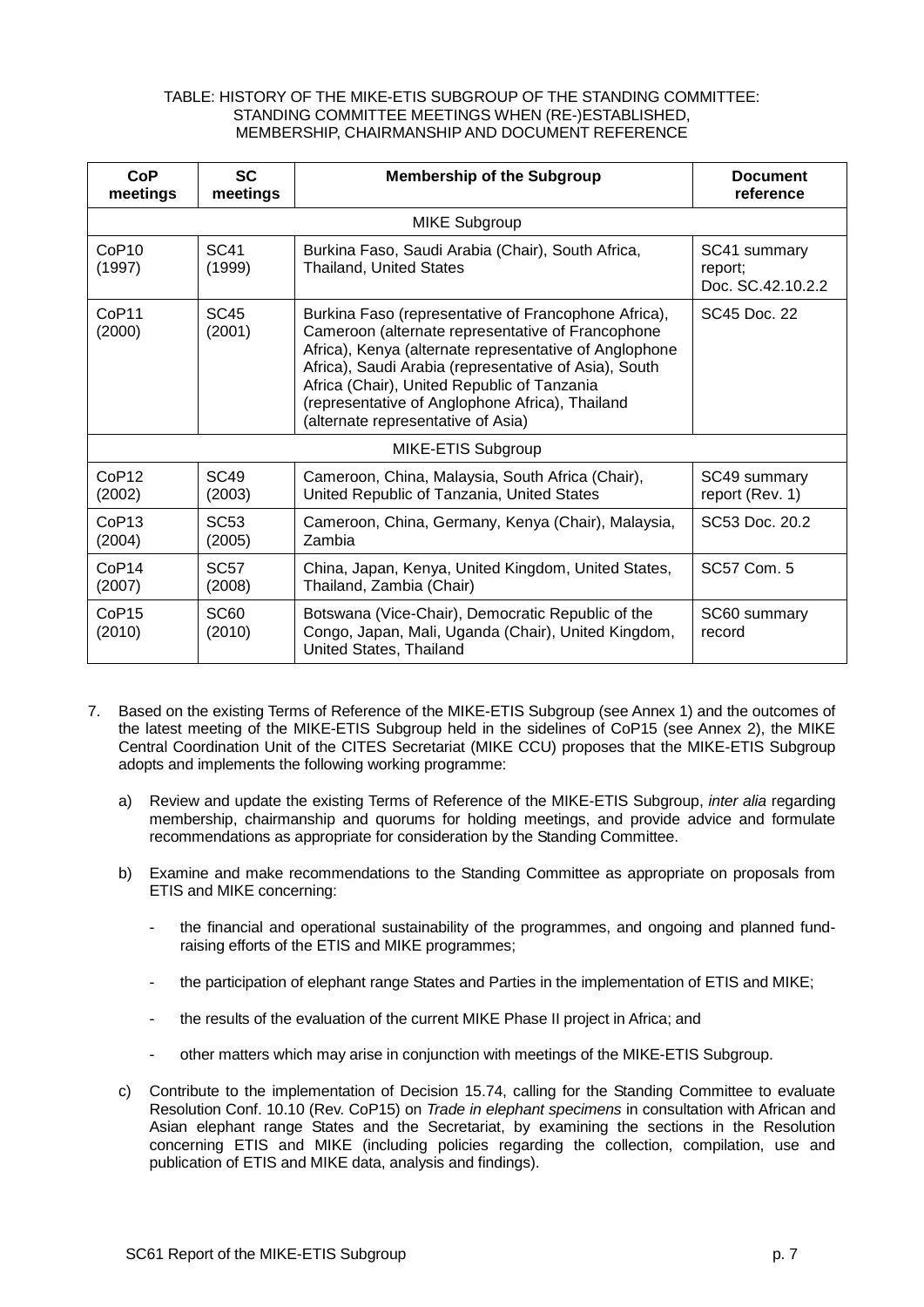- d) Evaluate and comment upon the technical and scientific oversight provided to ETIS and MIKE through the Technical Advisory Group (TAG) by examining the outcomes of the regular TAG meetings (TAG9 in December 2010 and TAG10 in May 2011), and of workshops organized in December 2010 and May 2011 in the context of the development by the TAG and the ETIS and MIKE programmes of joint analytical and reporting frameworks for ETIS and MIKE.
- e) Consider documents regarding ETIS and MIKE that are submitted to the Standing Committee, including the updated analyses of ETIS and MIKE data that TRAFFIC and the Secretariat are requested to prepare for the 61st and 62nd meetings of the Standing Committee in accordance with the implementation of Decision 14.78 (Rev. CoP15), and provide findings and observations to the Standing Committee.
- f) Hold meetings and review progress made by ETIS and MIKE in the sidelines of the 61st and 62nd meetings of the Standing Committee in 2011 and 2012.
- g) Report to the Standing Committee at its regular meetings.
- 8. Furthermore, the Secretariat invites the MIKE-ETIS Subgroup to consider and take action on the following statement of the MIKE Technical Advisory Group, agreed to at its 10th meeting (May 2011):

*The Technical Advisory Group:*

- *- Supports the work that has been done to explore the linkages between MIKE, ETIS and the IUCN/SSC elephant monitoring systems and the ivory supply chain;*
- *- Recognizes the progress made in recent workshops to identify specific opportunities for analytical, reporting, and operational engagements; and*
- *- Expresses concern that the valuable momentum towards such linked MIKE/ETIS/AAED analyses - and on-the-ground implementation of MIKE - achieved in Phase 2 will be lost if there is a hiatus in funding before Phase 3.*

*The TAG therefore recommends that the CITES Secretariat and the MIKE-ETIS Subgroup of the Standing Committee work, in consultation with the TAG, to facilitate continued data collection and the further development of linked analytical models by pursuing vigorously all funding opportunities as a matter of urgency.*

9. In order to support the MIKE-ETIS Subgroup in addressing the issues mentioned in paragraphs 7 and 8 above, the MIKE CCU will provide relevant information to its membership well in advance of the present meeting, including details of fundraising efforts, the outcomes of the evaluation of the current MIKE Phase II project in Africa, the minutes of TAG9 and TAG10, and the reports of the workshops held in the context of the development of joint analytical and reporting frameworks for ETIS and MIKE.

#### Recommendations

- 10. The Secretariat proposes that the MIKE-ETIS Subgroup convene during the present meeting and report to the Committee. It further recommends that the MIKE-ETIS Subgroup address the issues outlined in paragraphs 7 and 8.
- 11. The Secretariat invites the Standing Committee to consider the report of the MIKE-ETIS Subgroup at its present meeting.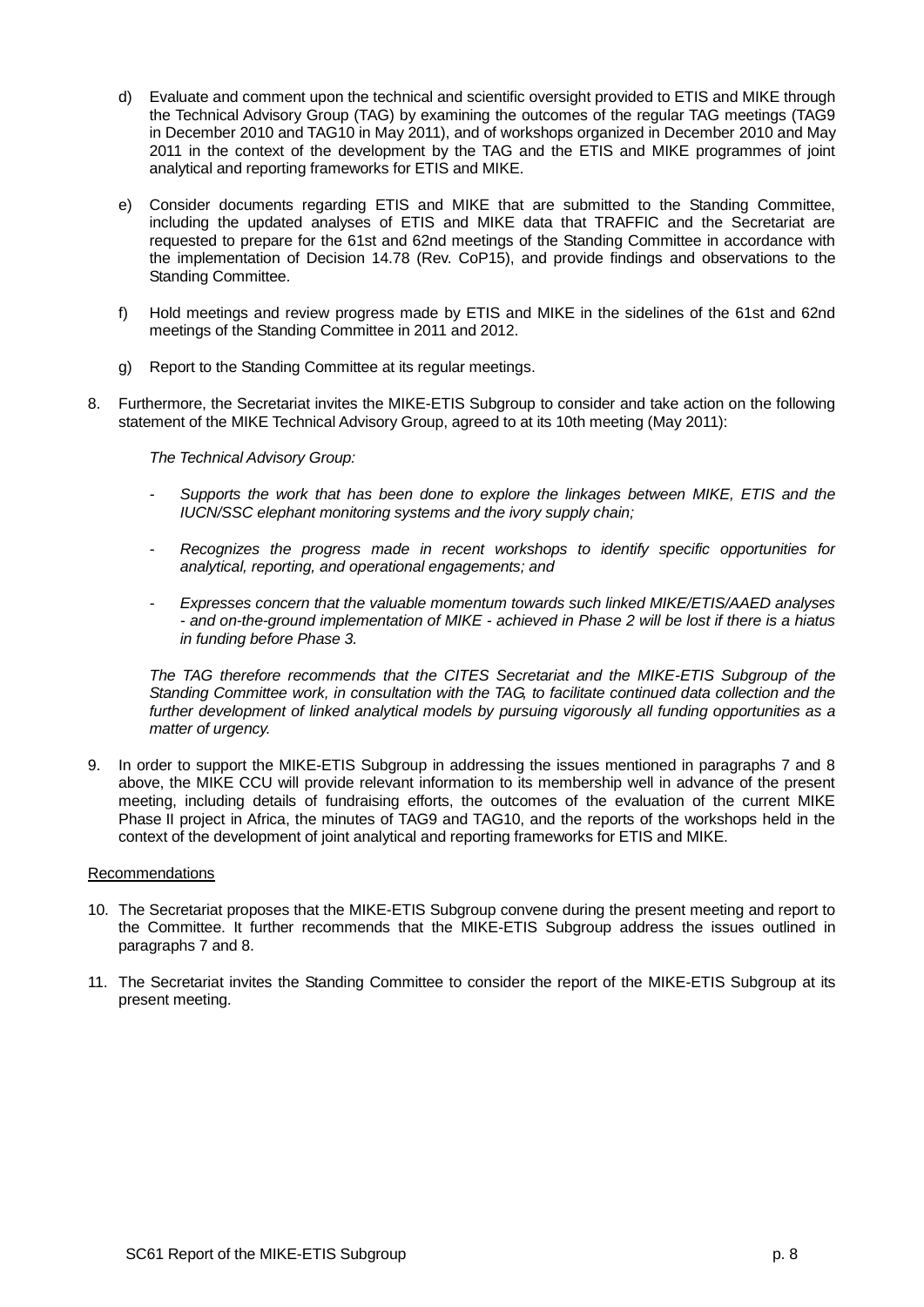## TERMS OF REFERENCE FOR THE MIKE-ETIS SUBGROUP OF THE STANDING COMMITTEE

## SEPTEMBER 2008

In the context of the implementation of Resolution Conf. 10.10 (Rev. CoP14) on *Trade in elephant specimens*, the Standing Committee may establish under its direction a MIKE-ETIS Subgroup to oversee the further development, refinement and implementation of the systems known as Monitoring the Illegal Killing of Elephants (MIKE) and the Elephant Trade Information System (ETIS).

The MIKE-ETIS Subgroup would normally be reconstituted at the first regular meeting of the Standing Committee following a meeting of the Conference of the Parties.

#### *Tasks of the MIKE-ETIS Subgroup*

The MIKE-ETIS Subgroup will:

- a) regularly review the institutional and administrative arrangements of ETIS and MIKE, and provide advice and formulate recommendations as appropriate;
- b) review policies regarding the collection, compilation, use and publication of MIKE and ETIS data, analysis and findings;
- c) examine and make recommendations to the Standing Committee as appropriate on proposals from MIKE and ETIS concerning:
	- the financial and operational sustainability of the programmes;
	- the participation of elephant range States and Parties in the implementation of MIKE and ETIS; and
	- other matters which may arise in conjunction with meetings of the MIKE-ETIS Subgroup.
- d) when necessary examine Resolution Conf. 10.10 (Rev. CoP14) on *Trade in elephant specimens*, including the framework outlined in its Annex 1 for ETIS and in Annex 2 for MIKE, to ensure that it remains valid and pertinent;
- e) be kept informed about the technical and scientific oversight provided to MIKE and ETIS through the MIKE-ETIS Technical Advisory Group;
- f) consider documents regarding MIKE and ETIS that are submitted to the Standing Committee;
- g) review progress made by MIKE and ETIS when it meets in the sidelines of the meetings of the Standing Committee, and appraise any intersessional reporting; and
- h) report to the Standing Committee at its regular meetings.

# *Composition*

- a) The MIKE-ETIS Subgroup will normally consist of six members of the Standing Committee: two from Anglophone Africa, one from Francophone Africa, two from Asia and one from Europe or North America.
- b) The members of the MIKE-ETIS Subgroup should be Parties that are: a) involved in the on-the-ground implementation of the MIKE programme; b) funding or otherwise actively supporting MIKE or ETIS; or c) showing a particular interest in the implementation and developments of MIKE and ETIS.

### *Modus operandi*

a) Once constituted, the MIKE-ETIS Subgroup should elect a chairman amongst its membership.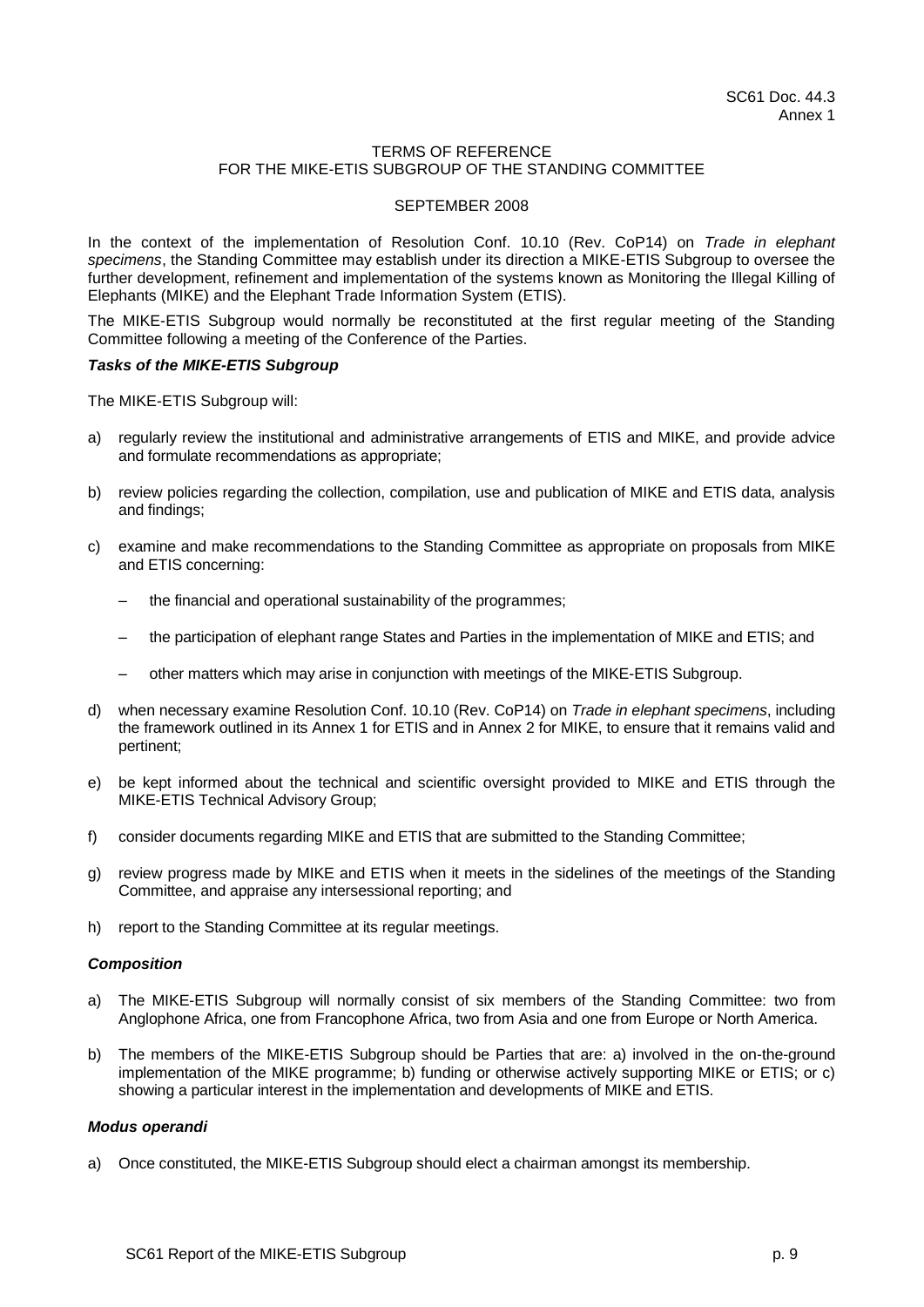- b) The MIKE-ETIS Subgroup should convene at the meetings of the Standing Committee in years when there is no meeting of the Conference of the Parties, and should work intersessionally principally through email.
- c) The CITES Secretariat, through its MIKE programme, shall serve as the secretariat for the MIKE-ETIS Subgroup.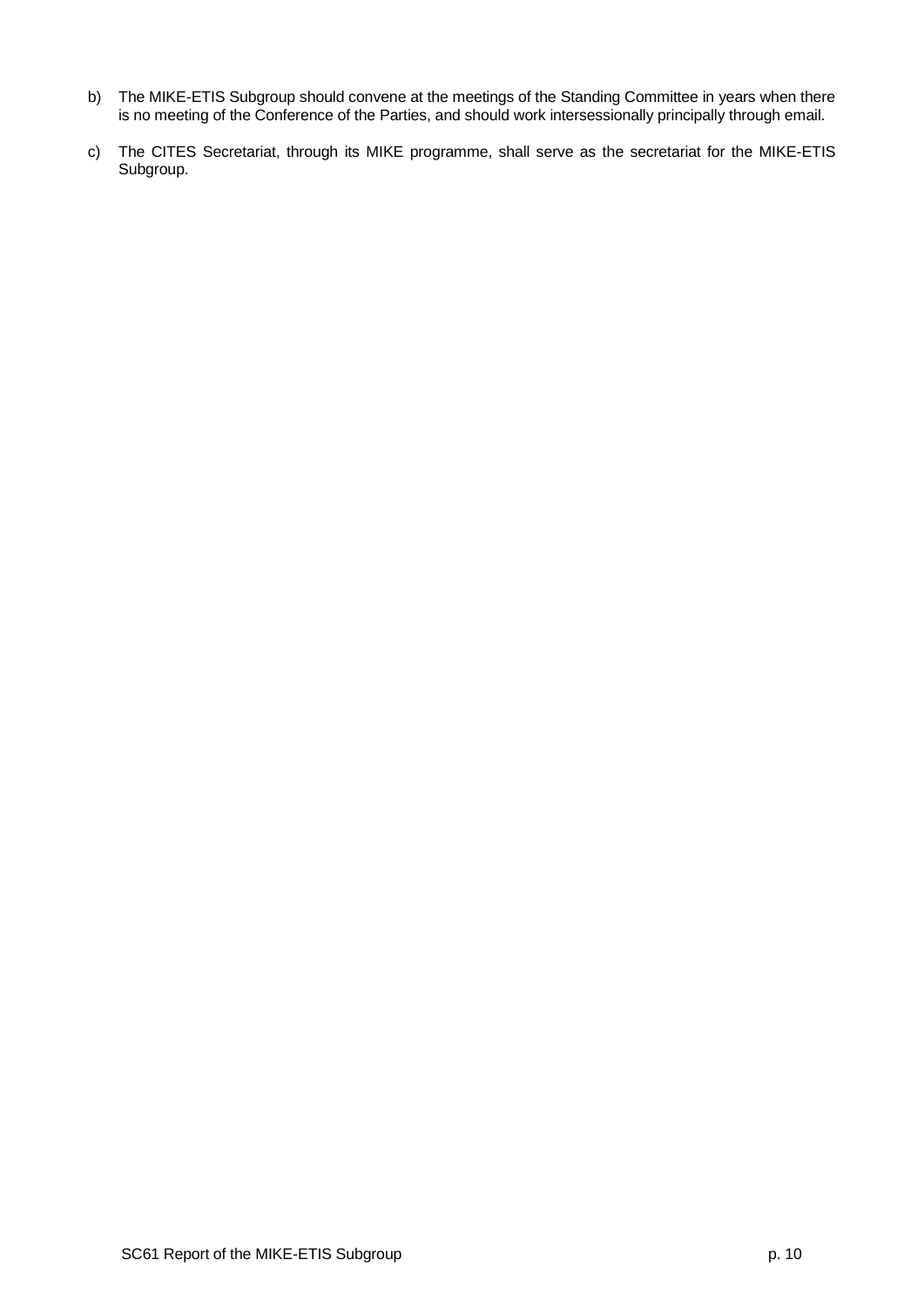# REPORT OF THE MIKE-ETIS SUBGROUP MARCH 2010

At its fifty-ninth meeting (SC59), the Standing Committee agreed that the MIKE-ETIS Subgroup meet in the sidelines of the 15th meeting of the Conference of the Parties (CoP15) to discuss the issues in paragraph 3 of document SC59 Doc. 19 (the Standing Committee recognized that time had been too limited for the MIKE-ETIS Subgroup to meet before SC59).

As announced at SC59, the MIKE-ETIS Subgroup convened on 13 and 17 March 2010 in Doha. Those present during the meeting (or attending one of the two sessions) were China, Japan, Kenya, the United Kingdom of Great Britain and Northern Ireland, the United States of America and Zambia (Chair); four members of the MIKE-ETIS Technical Advisory Group (TAG); the ETIS Director (TRAFFIC); and the CITES Secretariat, including five MIKE Subregional Support Officers (Central Africa, East Africa, West Africa, Southern Africa and Southeast Asia).

1. The agenda of the meeting, based on the one presented in document SC59 Doc. 19, was agreed.

## MIKE and ETIS analysis for CoP15

- 2. The MIKE Data Analyst presented an updated version of the MIKE analysis for CoP15 (with reference to documents CoP15 44.2 (Rev.1) and CoP15 Inf. 41), and the ETIS Director provided the latest information on the ETIS analysis. He confirmed that, based on the limited evidence available, no relationship can be inferred between CITES decisions and levels and trends of poaching as estimated by the Proportion of Illegally Killed Elephants (PIKE). Kenya remarked that such a relationship could also not be disproved.
- 3. Kenya noted that MIKE's site-based design should provide for analysis at the site level. The MIKE programme should analyze local drivers of poaching that operate in individual sites. In this regard, Kenya questioned the relevance of using national-level covariates in the analysis. Kenya was of the opinion that the conclusion of the MIKE analysis concerning the absence of linkages between trends in the levels of PIKE over time and the most recent CITES-authorized ivory sales were premature and misleading. Kenya believed that its practice in collecting data relevant to MIKE could be used as a model.
- 4. One of the TAG members clarified that PIKE trends and the general MIKE analysis gave an overall and averaged picture of the situation in the 70 MIKE sites in 38 range States included in the analysis, and that it was not designed to reflect the specific situation of individual sites or countries. It was also mentioned that the objectives of MIKE were to provide overall trends in levels of illegal killing of elephants, and do not specify requirements to provide analysis at site or national levels. The MIKE Data Analyst clarified that PIKE was at the moment the best available proxy for measuring and comparing elephant poaching, but that further research and refinement were ongoing. As an example, he indicated that a multinomial analysis of elephant mortality instead of the current binomial one would take care of mortalities caused by extreme weather conditions.
- 5. The MIKE Coordinator pointed at the case study of Laikipia-Samburu included in document CoP15 44.2 (Rev. 1) that gave a site-specific analysis. In response to questions about the reasons for selecting this particular site as opposed to more "typical" MIKE sites, the MIKE Coordinator clarified that this specific analysis had been possible because the site had abundant and detailed information on elephants, land use and many other significant local influencing factors. Such data was more limited or unavailable for many other sites. Furthermore, Laikipia-Samburu is a site consisting of a mosaic of different land uses and elephant protection situations, and therefore an interesting model to examine relationships between PIKE and various local factors. The US nevertheless encouraged MIKE to undertake similar detailed site analyses, where feasible and sufficient MIKE and efforts data were available, to give a better representation of differences in data collection and analysis across the spectrum of MIKE sites.
- 6. The ETIS Director clarified that the Annex to document CoP15 44.1 (Rev. 1) with the ETIS data would not be revised but that an information document was under preparation that provided ETIS analysis for four subregions in Africa and two in Asia, allowing for comparison and linkages with the MIKE analysis. The ETIS Director confirmed that CITES decisions concerning ivory trade do not appear to be a principal driver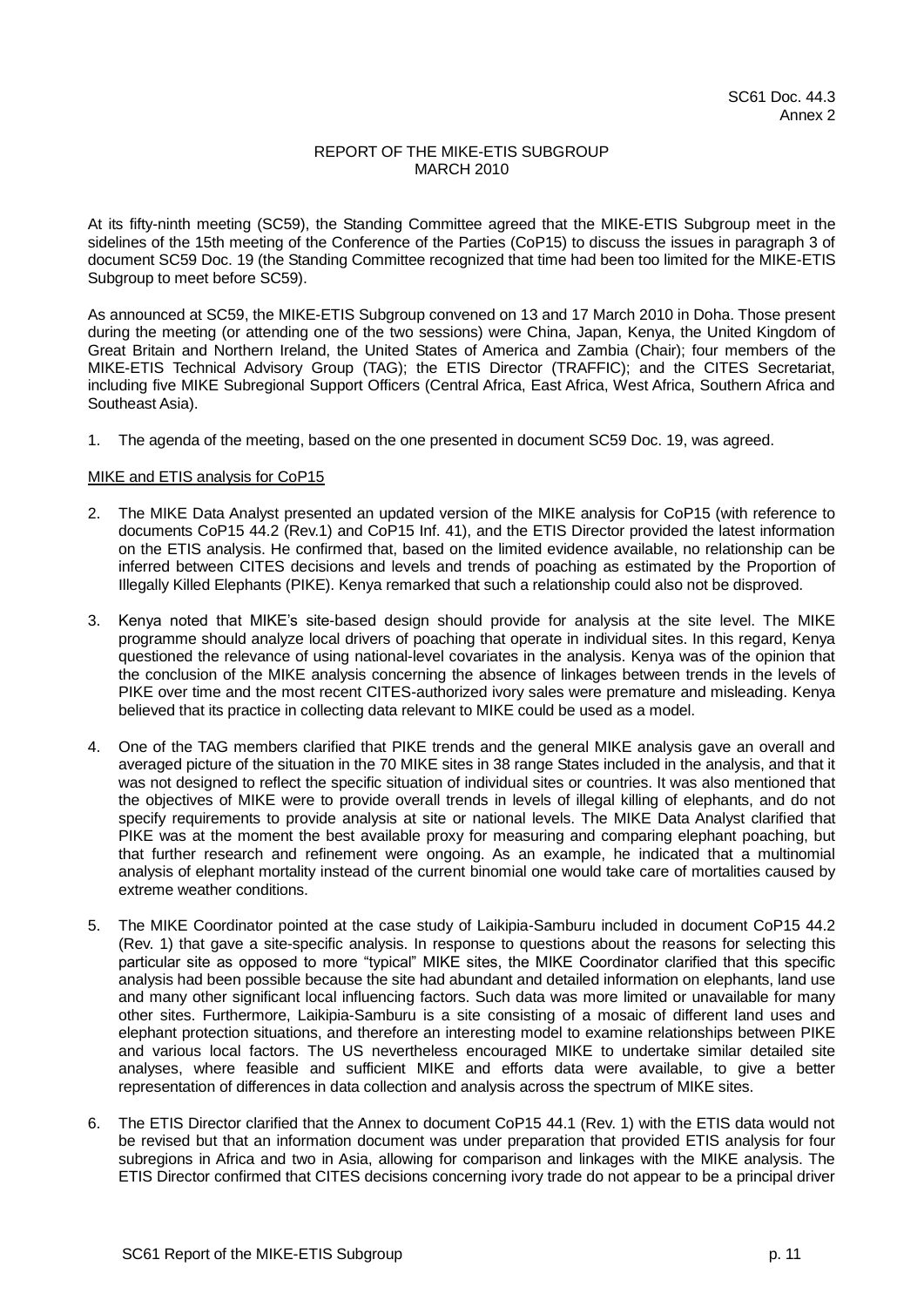of illicit ivory trade according to the trends analysis of seized ivory presented in document CoP15 Doc. 44.1 (Rev. 1).

## The future of the MIKE programme beyond mid-2011

- 7. A MIKE gap-analysis and needs assessment, based on research conducted by the MIKE programme for reporting to CoP15, was briefly introduced. It was suggested that an analysis be performed to look for correlations between the MIKE and ETIS covariates at the national level.
- 8. With regard to the future of the MIKE programme, the Subgroup was informed that discussions with the MIKE Technical Advisory Group continued on further improvements and scientific and technical developments of the MIKE programme so that it could continue meeting its objectives in as effective and meaningful a manner as possible. These discussions were helping to elucidate the organizational and scientific design, and the corresponding requirements of a well-functioning MIKE programme. The EU Commission was committed to support MIKE in Africa until the end of 2011. Additional external funding would be required after 2011 to ensure the continuation of the programme in its current format (neither MIKE nor ETIS are included in the Secretariat's regular budget proposals for CoP15).
- 9. The MIKE Coordinator explained that at the moment, no overall fundraising activities had been initiated for post-2011 (there was agreement that the timelines for implementing Phase II in Africa could be moved from March 2011 to December 2011). He noted that several smaller, targeted fundraising activities to support elephant population surveys in Africa and MIKE work in Southeast and South Asia were being undertaken. The Subgroup requested the MIKE and ETIS programmes to be kept informed about ongoing and planned fundraising efforts.
- 10. In Kenya's view, there were still gaps in the running of the MIKE programme that would require external funding. It reiterated that the elephant range States should become independent from external funding for implementing MIKE. In response to Kenya's suggestion to call for a review of the entire MIKE programme, it was explained that the current Phase II in Africa was already contractually bound to be reviewed at midterm (before summer 2009) and at the end (in 2011/12). The Subgroup agreed that this was an appropriate way of evaluating the African component of the programme. It suggested that funding source countries have been limited and that funding could be sought from other sources to support MIKE in both Asia and Africa.
- 11. China explained that it was in the process of working with partners to establish an elephant fund that could serve to support programmes such as MIKE and ETIS in Asia. This was welcomed by the Subgroup.
- 12. The Subgroup was informed about the considerable MIKE work being undertaken in Southeast Asia by WCS. It was clarified that for effectively assisting the 13 MIKE sites in the 8 Southeast Asian range States of the Asian elephant, around USD 400,000 per year is required. This would allow reinforcing and building effective structures for elephant data collection and analysis; training in law enforcement monitoring and MIKE routines; equipping rangers, sites and range States; conducting population surveys; and providing the necessary regional technical and operational support. The annual costs for running a similar support programme in South Asia would be less.
- 13. The ETIS Director gave an account of the financial situation of the ETIS programme, which was currently experiencing a shortfall of USD 46,000. But he stated that the situation had improved since the 58th meeting of the Standing Committee in 2009 owing to a grant from the UK Government (DEFRA) through its Darwin Initiative. The ETIS Director signalled his intention to circulate an update of the financial situation of the ETIS programme, detailing funding needs between CoP15 and the next meeting of the Conference of the Parties.

### Potential revisions concerning MIKE and ETIS in Resolution Conf. 10.10 (Rev. CoP14) (*Trade in elephant specimens*)

14. The Subgroup generally agreed with the approach to revise certain aspects of MIKE and ETIS in Resolution Conf. 10.10 (Rev. CoP14) (*Trade in elephant specimens*), as proposed by the Secretariat in document CoP15 Doc. 18, Annex 7. Kenya felt that such a revision should involve the elephant range States and all other interested groups and countries, noting that communication challenges existed in gaining inputs from the range States. The Subgroup took note of the fact that ETIS was a global programme involving many more than just elephant range States. The majority of the Subgroup supported the view that the Standing Committee, as the representative body of all CITES Parties, would be an